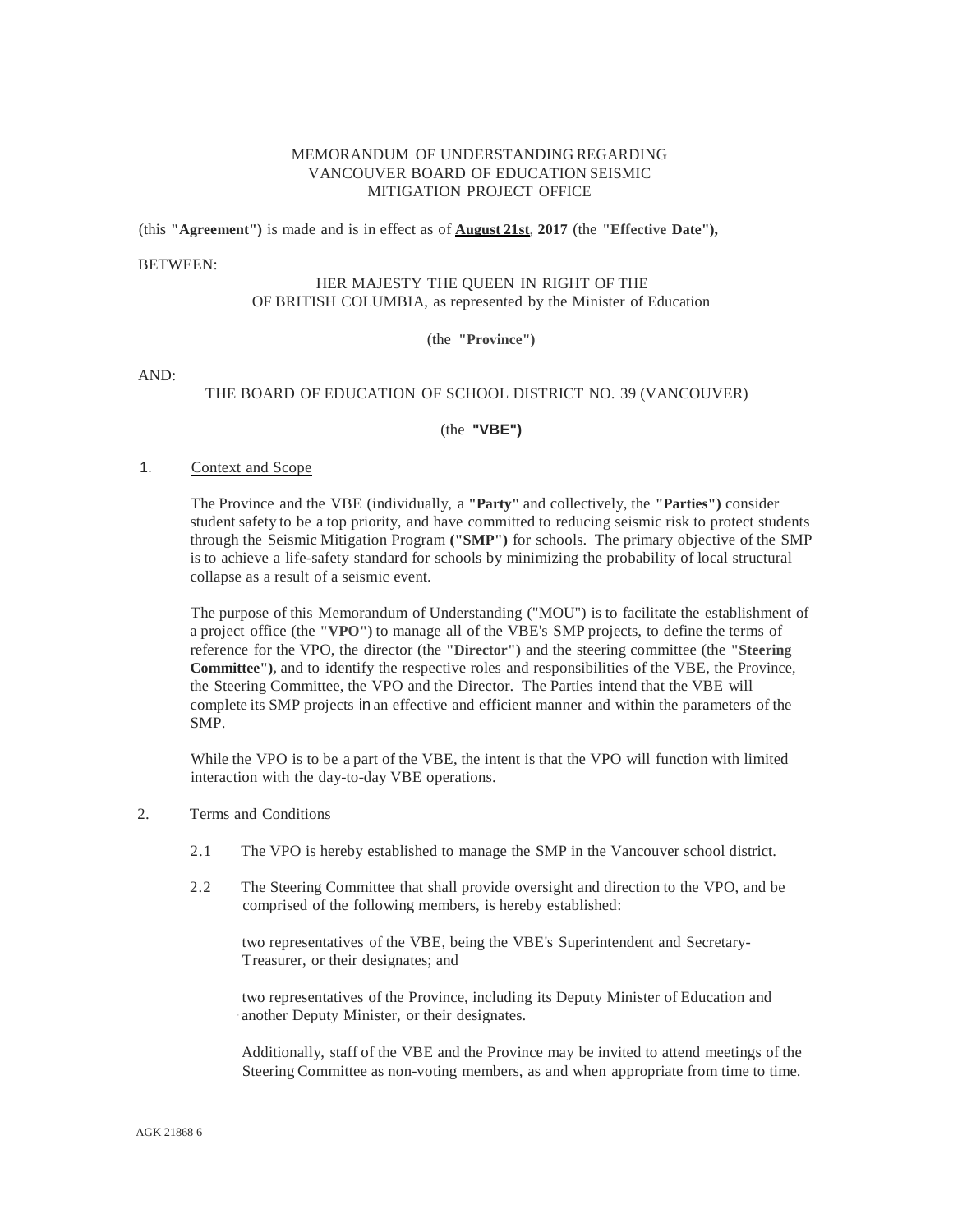- 2.3 The Steering Committee will be an advisory committee to the VBE and the Province.
- 2.4 The VPO shall be led by the Director, who will receive direction from the Steering Committee on issues related to the planning and implementation of seismic projects and the SMP in Vancouver.
- 2.5 The VBE shall not select or publicly present a preferred option for a SMP project unless and until that option has been endorsed by the Steering Committee.
- 2.6 Recommendations concerning individual projects agreed upon by the Steering Committee by consensus will be forwarded to the VBE and the Province for approval, as required.
- 2.7 If the Steering Committee does not reach a consensus on a recommendation for a specific project, then a report will be provided to the VBE and the Province outlining the respective positions.
- 2.8 The VPO's annual operating budget, including office lease costs, shall be approved by the Steering Committee and funded from SMP capital project budgets.
- 2.9 For the purposes of managing the SMP, the VPO will consist of project managers and other professional and support staff as are approved by the Steering Committee.
- 2.l 0 The Steering Committee shall be responsible for developing the qualifications and criteria required for the Director position. The Steering Committee will oversee the hiring of the Director through a competitive process.
- 2.1 l The Steering Committee will provide guidance regarding the overall structure of the VPO and approve and monitor the annual budget of the VPO.
- 2.12 The Director shall be responsible for staffing the VPO. VPO staff, including the Director, will be employees of the VBE.
- 2.13 The VBE staff currently engaged in delivering SMP projects may be assigned to the VPO, if agreed to by the Steering Committee.
- 2.14 The VPO is to develop a SMP implementation schedule annually, for approval by the VBE and the Province that enables the VBE to complete the SMP within a reasonable and achievable timeframe.
- 2.15 Building or site improvements will be funded by the SMP only where these are required as a result of necessary SMP structural work. The VBE, at its discretion, may provide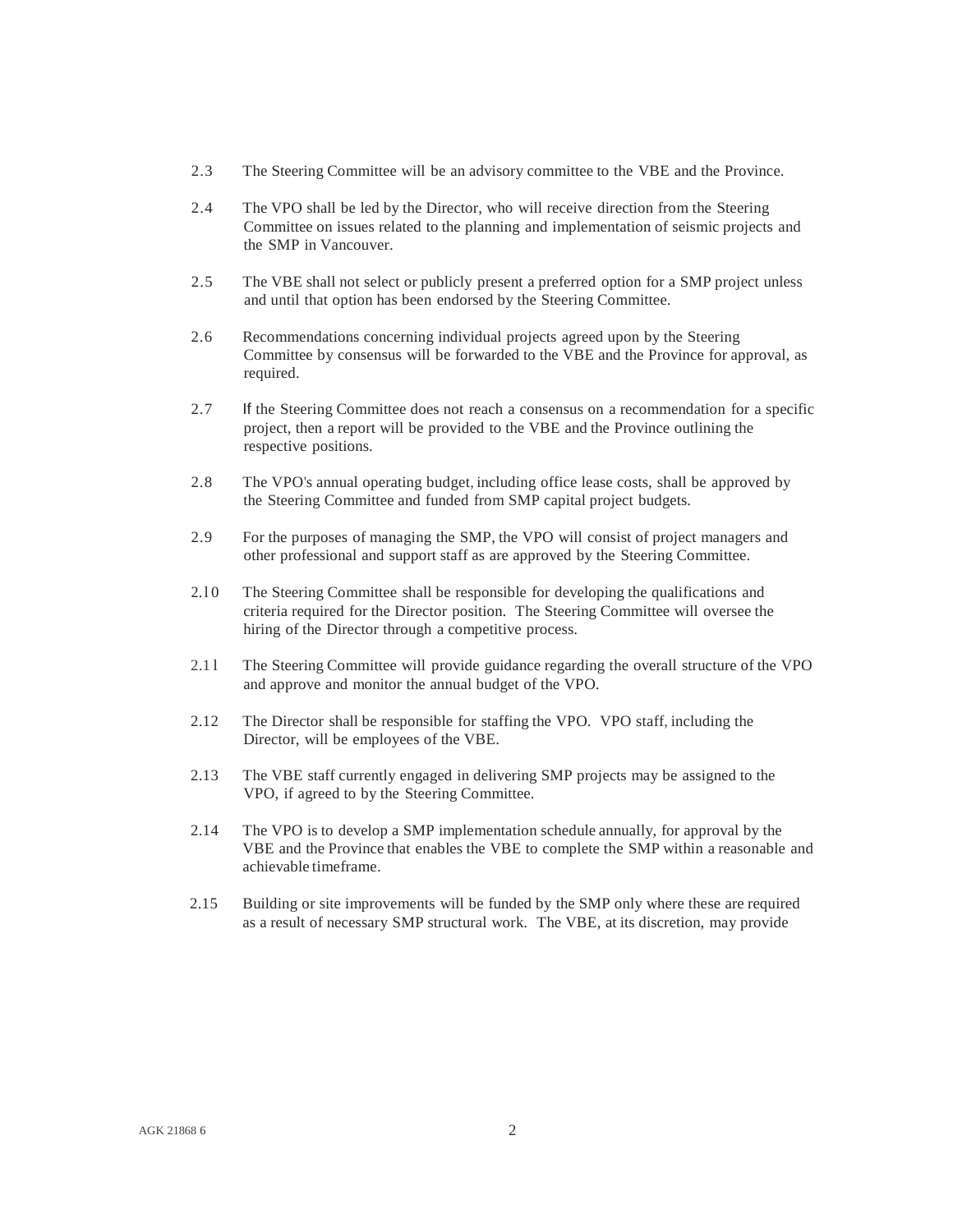additional funding from VBE resources to address building or site improvements not resulting from necessary SMP structural work.

- 2.16 Off-site improvements and code upgrades that are (i) required by authorities having jurisdiction as a condition of issuing permits for completion of SMP work, and (ii) approved by the Steering Committee, shall be considered SMP project costs to be funded by the Province.
- 2.17 SMP projects are expected to be upgrades to existing facilities and not full facility replacement projects, except where replacement is the lowest cost option.
- 2.18 Where temporary accommodation is required as a result of an SMP project, every reasonable effort will be made to provide accommodation in existing schools. Project costs will provide for transportation costs and reasonable costs for upgrades to host schools, where needed.
- 2.19 The Province's obligation to pay money to the VBE is subject to the Financial Administration Act, which makes that obligation subject to an appropriation being available in the fiscal year of the Province during which payment becomes due.

## 3. Term of MOU

This MOU will be in force for a term of three years from the Effective Date. Provided that the Parties agree the term of the MOU may be extended at any time by written agreement, and either Party may terminate this Agreement on at least ninety days written notice to the other Party.

4. Roles and Responsibilities

The Province (through the Ministry of Education), the VBE, the Steering Committee, the VPO and the Director shall have the respective roles and responsibilities set out in Schedule A attached hereto.

Her Majesty the Queen in Right of the Province of British Columbia, by the authorized representative of the Minister of Education

Name: Honourable Rob Fleming Title: Minister of Education Ministry of Education

The Board of Education of School District No. 39 (Vancouver) Per:

anne Quinci

Authorized Signatory Name: Dianne Turner Title: Official Trustee

AGK 21868 6 3